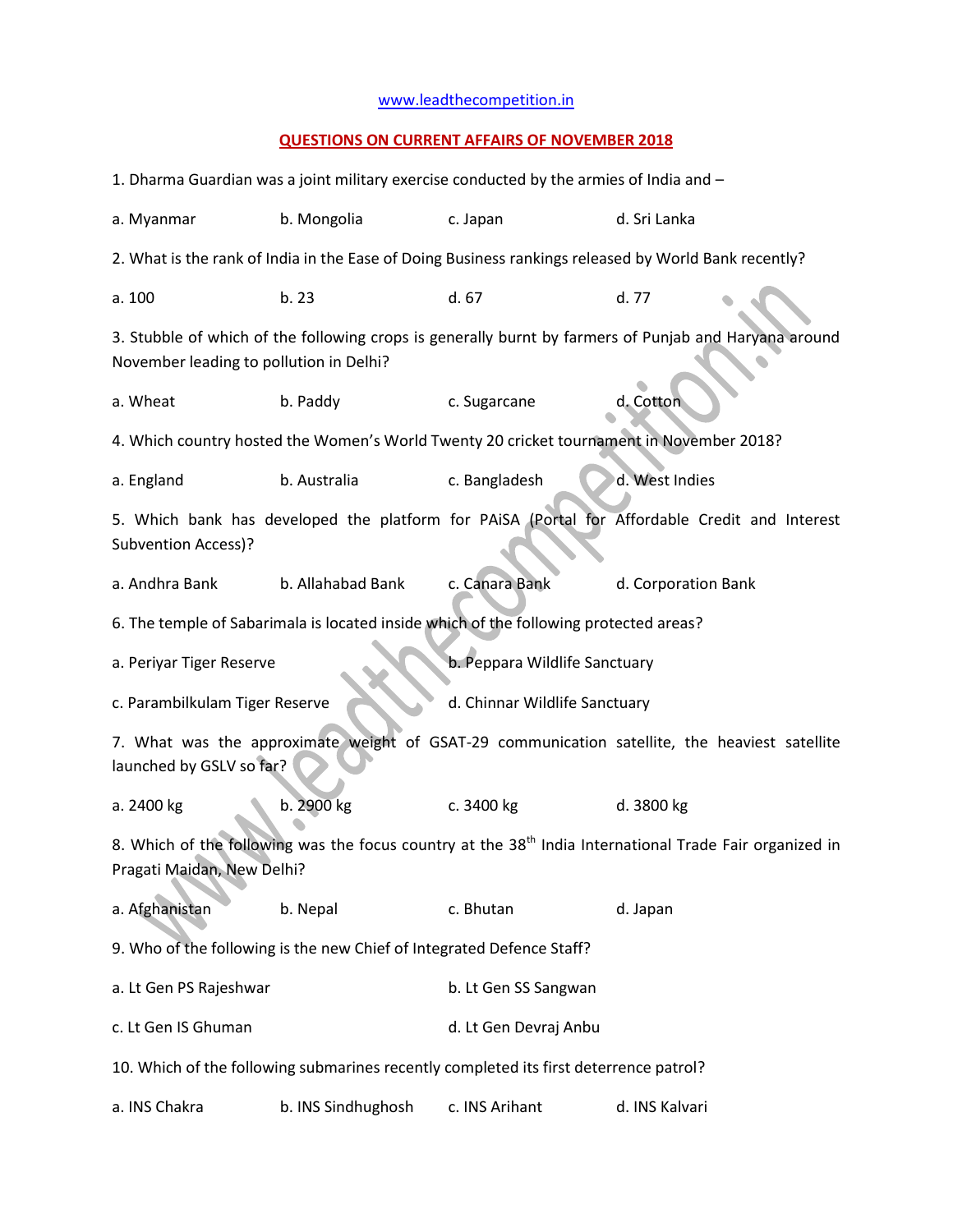| approved by the Union Govt?                                                                                                 |                                                                                    |                                 | 11. At which of the following places in Andhra Pradesh has the setting up of a Central Tribal University             |  |  |  |
|-----------------------------------------------------------------------------------------------------------------------------|------------------------------------------------------------------------------------|---------------------------------|----------------------------------------------------------------------------------------------------------------------|--|--|--|
| a. Chittoor                                                                                                                 | b. Vijayawada                                                                      | c. Guntur                       | d. Vizianagaram                                                                                                      |  |  |  |
| International Film Festival of India?                                                                                       |                                                                                    |                                 | 12. Which of the following films was awarded the Best Film Golden Peacock Award at the 49 <sup>th</sup>              |  |  |  |
| a. Aspern Papers                                                                                                            | b. Donbas                                                                          | c. Ee.Ma.Yau                    | d. Sealed Lips                                                                                                       |  |  |  |
|                                                                                                                             | 13. Which of the following states was chiefly affected by Cyclone Gaja?            |                                 |                                                                                                                      |  |  |  |
| a. Tamil Nadu                                                                                                               | b. Karnataka                                                                       | c. Odisha                       | d. Andhra Pradesh                                                                                                    |  |  |  |
|                                                                                                                             | 14. Samudra Shakti is a joint naval exercise conducted by India and -              |                                 |                                                                                                                      |  |  |  |
| a. Sri Lanka                                                                                                                | b. Thailand                                                                        | c. Malaysia                     | d. Indonesia                                                                                                         |  |  |  |
| Army"?                                                                                                                      |                                                                                    |                                 | 15. Who is the author of the book "I am a troll: Inside the secret world of Bharatiya Janata Party's Digital         |  |  |  |
| a. Swati Chaturvedi                                                                                                         | b. Gauri Lankesh                                                                   | c. Prashant Jha                 | d. Meera Sanyal                                                                                                      |  |  |  |
|                                                                                                                             | 16. Shri Ananth Kumar who passed away in November 2018 was the Union Minister of - |                                 |                                                                                                                      |  |  |  |
| a. Corporate Affairs                                                                                                        |                                                                                    | b. Information and Broadcasting |                                                                                                                      |  |  |  |
| c. Chemicals and Fertilisers                                                                                                |                                                                                    | d. Labour and Employment        |                                                                                                                      |  |  |  |
| 17. Which of these characters was created by Stan Lee who passed away recently?                                             |                                                                                    |                                 |                                                                                                                      |  |  |  |
| a. Superman                                                                                                                 | b. Spiderman                                                                       | c. Phantom                      | d. Batman                                                                                                            |  |  |  |
| 18. In November 2018, the Prime Minister attended the swearing-in ceremony of President Ibrahim<br>Solih in -               |                                                                                    |                                 |                                                                                                                      |  |  |  |
| a. Mauritius                                                                                                                |                                                                                    | b. Singapore                    |                                                                                                                      |  |  |  |
| c. Indonesia                                                                                                                |                                                                                    | d. Maldives                     |                                                                                                                      |  |  |  |
| 19. In which State is the All India Institute of Ayurveda, Yoga and Naturopathy being set up?                               |                                                                                    |                                 |                                                                                                                      |  |  |  |
| a. Uttarakhand                                                                                                              | b. Rajasthan                                                                       | c. Jharkhand                    | d. Goa                                                                                                               |  |  |  |
| 20. At which of the following places was the India-Russia joint military exercise Indra 2018 conducted in<br>November 2018? |                                                                                    |                                 |                                                                                                                      |  |  |  |
| a. Babina                                                                                                                   | b. Ahmednagar                                                                      | c. Bhatinda                     | d. Pokhran                                                                                                           |  |  |  |
|                                                                                                                             |                                                                                    |                                 | 21. Ee.Ma.Yau, the film which won the Silver Peacock award for best director at the 49 <sup>th</sup> IFFI in Goa has |  |  |  |

been made in which language?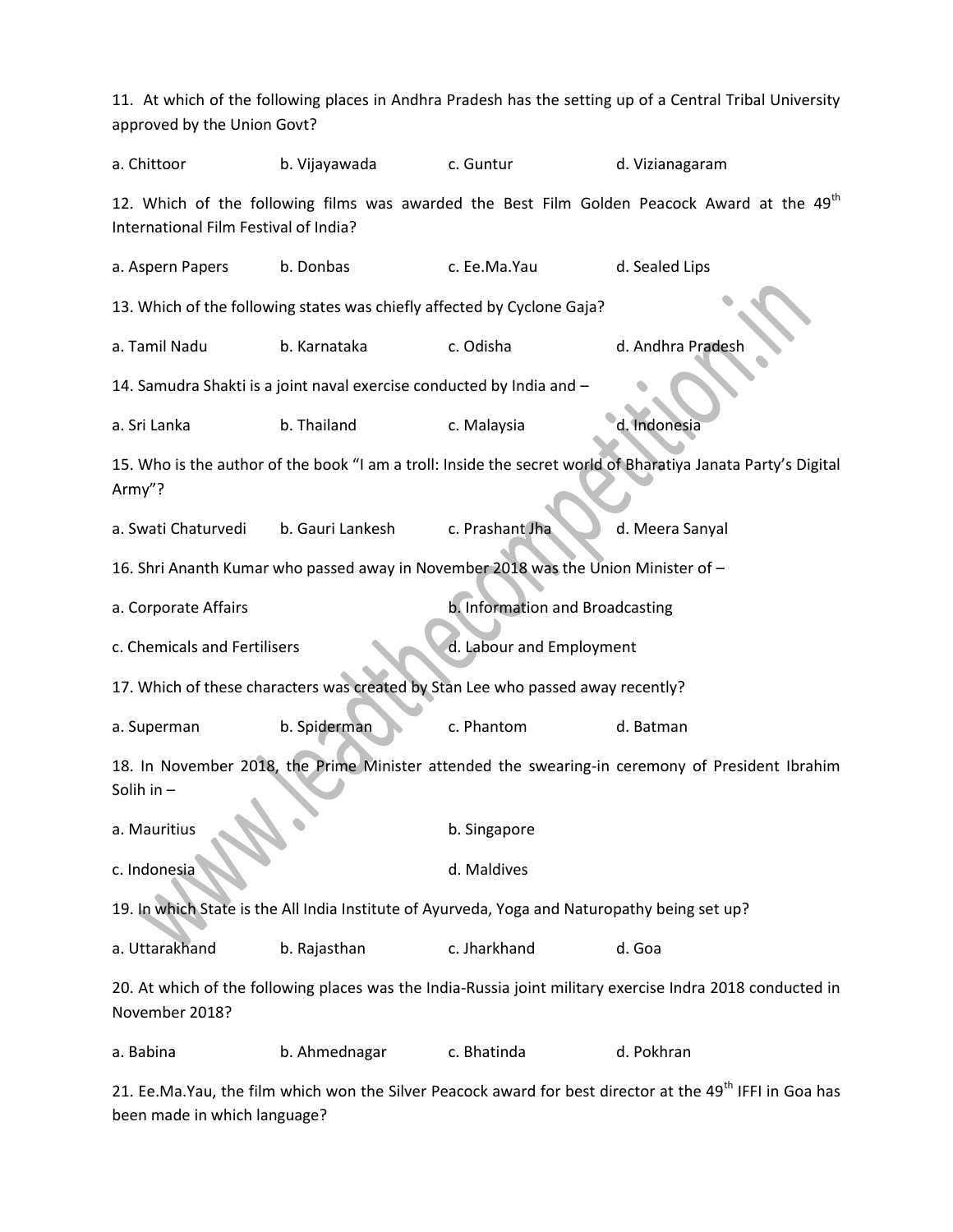| a. German                                                                                                                                                             | b. Russian                                                                            | c. Gujarati               | d. Malayalam                                                                                     |  |  |  |
|-----------------------------------------------------------------------------------------------------------------------------------------------------------------------|---------------------------------------------------------------------------------------|---------------------------|--------------------------------------------------------------------------------------------------|--|--|--|
| 22. In which denomination has the Govt decided to issue a coin to commemorate Netaji's hoisting of<br>tricolor at Port Blair in 1943?                                 |                                                                                       |                           |                                                                                                  |  |  |  |
| a. Rs. 25                                                                                                                                                             | b. Rs. 50                                                                             | c. Rs. 75                 | d. Rs. 100                                                                                       |  |  |  |
| 23. Which of the following Gurudwaras in India is proposed to be connected with Kartarpur Sahib<br>Gurudwara in Pakistan with the construction of Kartarpur corridor? |                                                                                       |                           |                                                                                                  |  |  |  |
| a. Dera Baba Nanak                                                                                                                                                    | b. Damdama Sahib                                                                      | c. Darbar Sahib           | d. Kiratpur Sahib                                                                                |  |  |  |
|                                                                                                                                                                       | 24. Which of the following was the venue for World Tolerance Summit 2018?             |                           |                                                                                                  |  |  |  |
| a. New York                                                                                                                                                           | b. Paris                                                                              | c. Dubai                  | d. Singapore                                                                                     |  |  |  |
| of India?                                                                                                                                                             |                                                                                       |                           | 25. Who of the following has been awarded the Raja Ram Mohan Roy Award 2018 by the Press Council |  |  |  |
| a. Arun Shourie                                                                                                                                                       | b. Prannoy Roy                                                                        | c. MJ Akbar               | d. N Ram                                                                                         |  |  |  |
|                                                                                                                                                                       | 26. Which of the following words has been chosen as the Oxford Word of the Year 2018? |                           |                                                                                                  |  |  |  |
| a. despotic                                                                                                                                                           | b. toxic                                                                              | b. metoo                  | d. himpathy                                                                                      |  |  |  |
|                                                                                                                                                                       | 27. Alyque Padamsee who passed away recently appeared in the film Gandhi in role of - |                           |                                                                                                  |  |  |  |
| a. MA Jinnah                                                                                                                                                          | b. Abul Kalam Azad                                                                    | c. Jawaharlal Nehru       | d. Sardar Patel                                                                                  |  |  |  |
|                                                                                                                                                                       | 28. During which of the following wars was the famous Battle of Longewala fought?     |                           |                                                                                                  |  |  |  |
| a. 1962 Indo-China war                                                                                                                                                |                                                                                       | b. 1965 Indo-Pak war      |                                                                                                  |  |  |  |
| c. 1971 Indo-Pak war                                                                                                                                                  |                                                                                       | d. 1999 Kargil conflict   |                                                                                                  |  |  |  |
| 29. Which of the following days has been chosen to be observed as Naturopathy Day by the Ministry of<br>Ayush?                                                        |                                                                                       |                           |                                                                                                  |  |  |  |
| a. November 12                                                                                                                                                        | b. November 18                                                                        | c. November 22            | d. November 26                                                                                   |  |  |  |
| 30. Which of the following films was awarded the ICFT-UNESCO Gandhi Medal at the IFFI 2018?                                                                           |                                                                                       |                           |                                                                                                  |  |  |  |
| a. Bhor                                                                                                                                                               | b. Aamhi Doghi                                                                        | c. Sinjar                 | d. Walking with the wind                                                                         |  |  |  |
| 31. Which of the following organizations has been awarded the Indira Gandhi Prize for Peace,<br>Disarmament and Development 2018?                                     |                                                                                       |                           |                                                                                                  |  |  |  |
| a. Centre for Science and Environment<br>b. Bombay Natural History Society                                                                                            |                                                                                       |                           |                                                                                                  |  |  |  |
| c. Kalpavriksh                                                                                                                                                        |                                                                                       | d. Narmada Bachao Andolan |                                                                                                  |  |  |  |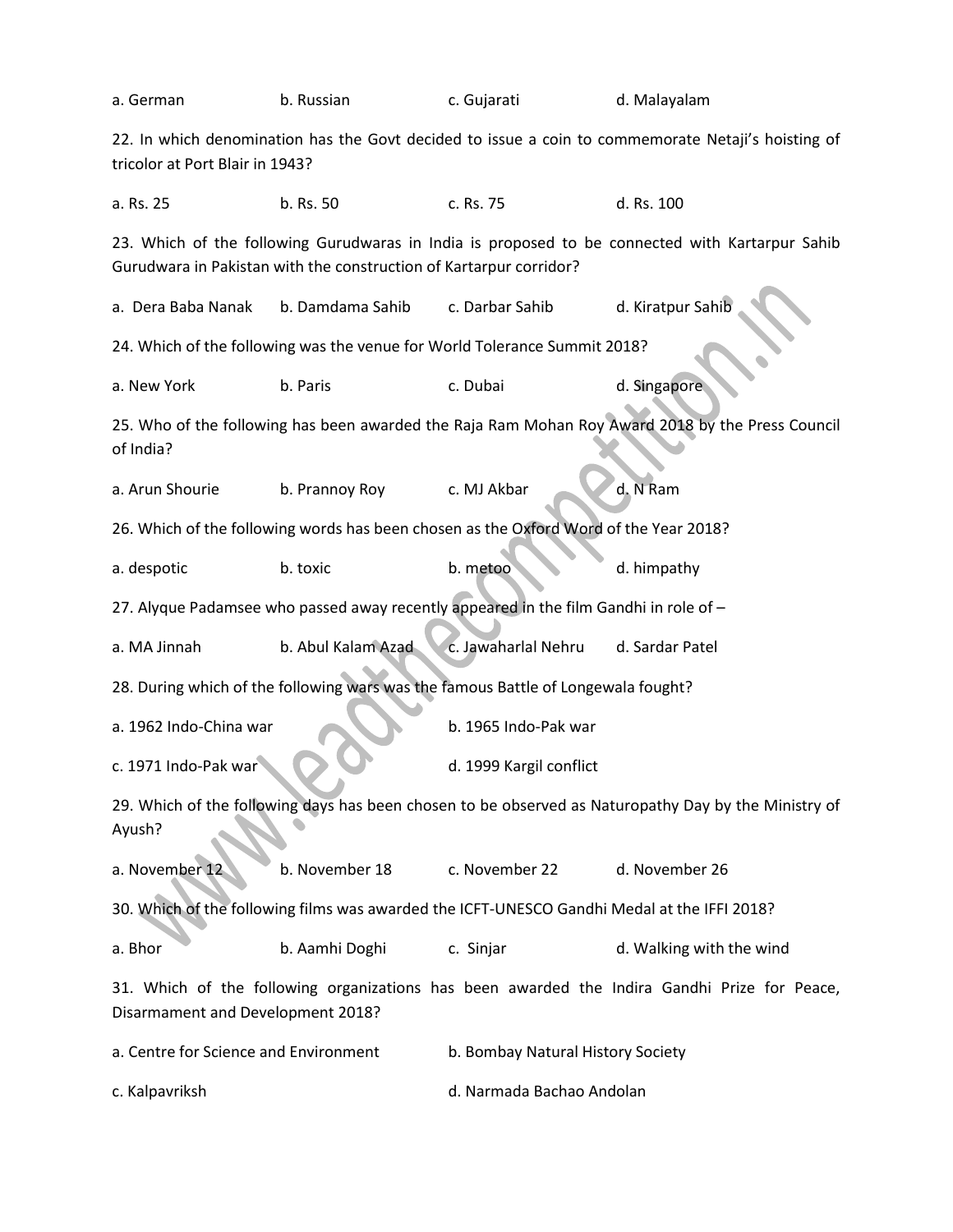32. In which was the  $7<sup>th</sup>$  International Tourism Mart organized by the Ministry of Tourism in November 2018? a. Guwahati b. Agartala c. Aizwal d. Dimapur 33. Who of the following has won the men's singles title in the Syed Modi International Badminton championships 2018? a. K Srikanth b. Sameer Verma c. HS Prannoy d. P Kashyap 34. Who of the following was awarded the special award for lifetime contribution to cinema at the  $49<sup>th</sup>$ International Film Festival of India? a. Javed Akhtar b. Anupam Kher c. Salim Khan d. Ramesh Sippy 35. Which of the following military exercise was conducted in Rajasthan in November 2018? a. Dharma Guardian b. Samudra Shakti c. Indra d. Vajra Prahar 36. At which of the following cities is the airport being renamed after the former Prime Minister Shri Atal Bihari Vajpayee? a. Gwalior b. Dehradun c. Vadodara d. Indore 37. Which of the following companies was included in the Miniratna companies by the Central Govt in November 2018? a. National Seeds Corporation Ltd b. National Small Industries Coporation Ltd c. National Projects Construction Corp Ltd d. National Film Development Corp Ltd 38. On which celestial body is the place called Elysium Palinitia located? a. Mars b. Moon c. Sun c. Sun d. Venus 39. Who of the following Indian businessman was recently conferred the highest French distinction Chevalier de la Legion d'Honneur? a. Ratan Tata b. Anil Ambani c. Narayan Murthy d. Aziz Premji 40. Konkan 2018 was a joint naval exercise conducted by India and – a. United Kingdom b. France c. Indonesia d. Sri Lanka 41. Which country tops the Ease of Doing Business 2019 rankings released by World Bank recently? a. Singapore b. New Zealand c. France d. Denmark

42. Which of the following was the partner country at the 38<sup>th</sup> India International Trade Fair organized in Pragati Maidan, New Delhi?